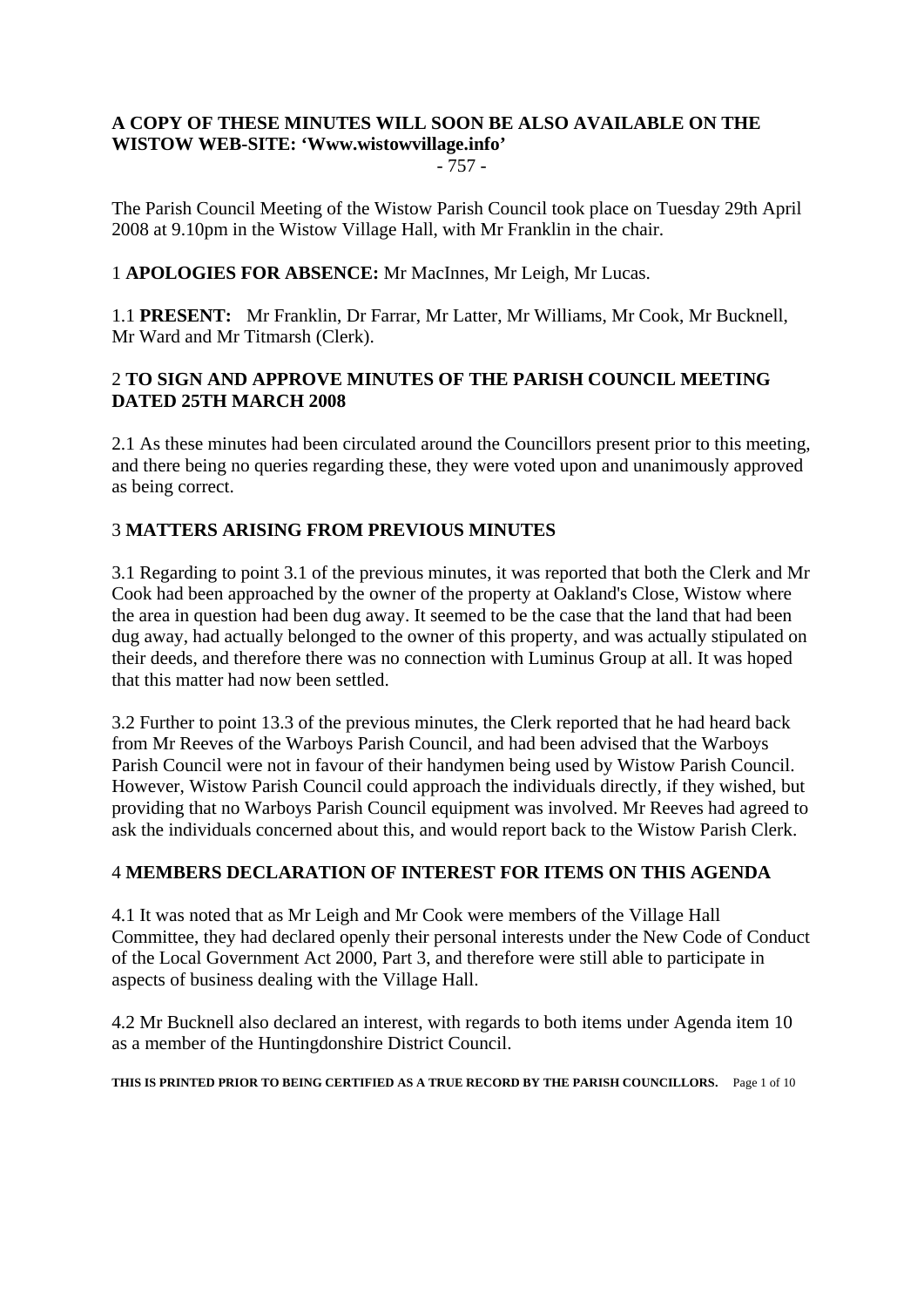### - 758 -

# 5 **ANY OUTSTANDING ITEMS FOLLOWING THE ANNUAL OPEN MEETING - DISCUSSION?**

5.1 It was asked if the Clerk could write to the Cambridgeshire County Council about the Bridge Markers by the culvert before the Broughton Crossroad's is reached, as they had either disappeared or been knocked over. The Clerk agreed to do this, and to copy this to the Broughton Parish Council, as this area was on the boundary of Wistow and Broughton Parishes.

5.2 It was also asked if the Clerk could contact R J Warren Ltd about a complaint received about the poor condition of grass cutting recently at the Graveyard and Churchyard areas in the village. It was believed that this cut probably occurred when the grass was wet, and the Clerk agreed to do this.

5.3 A request had been made at the Annual Open Meeting for some funding to contribute towards the repairs for the Church Clock face. It was asked to wait until Mr Paul Turner had passed the quotations to the Clerk for a full discussion, as to what funding might be possible by the Parish Council, and it was also stated that some outside funding may also be possible in this instance.

5.4 It was known that several repairs were needed to Parish's Footpaths, and it was asked if the Clerk could forward a list of these repairs to both Mr Lucas, and Ms Emma Murden of the Cambridgeshire County Council. The Clerk agreed to do this.

# 6 **COMMUNITY LIAISON OFFICER - ANY POLICE OR CRIME ISSUES TO BE DISCUSSED?**

6.1 The Clerk stated that he had a Report from the Local Police Community Support Officer, but no Crimes or Incidents related to Wistow Parish had appeared for this month.

# 7 **a- FINANCE - TO APPROVE THE FINANCIAL STATEMENT/' PAYMENT OF ACCOUNTS FOR MARCH 2008**

7.1 As this had been circulated around the Councillors present prior to this meeting, and there being no further comments, these were voted upon and unanimously confirmed as being a true record.

**THIS IS PRINTED PRIOR TO BEING CERTIFIED AS A TRUE RECORD BY THE PARISH COUNCILLORS.** Page 2 of 10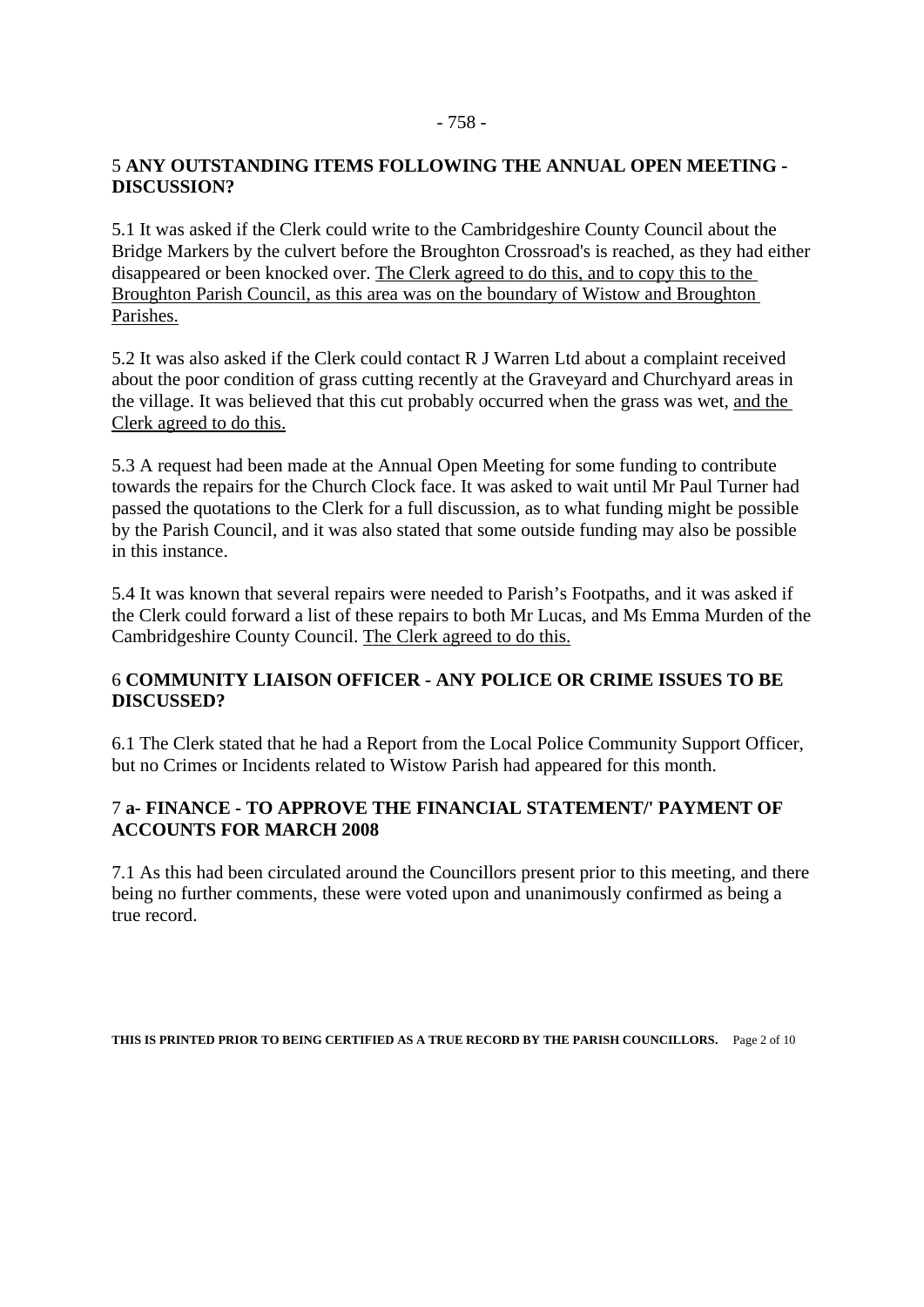# 7 **b- FINANCE - TO APPROVE PAYMENT OF OUTSTANDING AMOUNTS: MR D TITMARSH - MARCH 2008 SALARY (RATES AS PER MINUTE NO. 11.1 OF THE MEETING DATED THE 30TH MARCH 2006) £ 203.96**

**CAMBRIDGE WATER COMPANY - STANDPIPE CEMETERY CHARGE - 1/10/07 TO 31/3/08 £ 13.51** 

**R J WARREN LTD - CHURCHYARD/ GRAVEYARD GRASS CUTTING - MARCH 2008 £ 102.81** 

**ENVIRONMENT AGENCY - DRAINAGE CHARGE - 7 HECTARES - TO 1/4/08 £ 12.35** 

**R & C ASHMAN - CUTTING HEDGE RAVELEY ROAD - 28/2/08 £ 70.50 R & C ASHMAN - FINISH CUTTING HEDGE RAVELEY ROAD JUNCTION - 17/3/08 £ 112.80 MR D TITMARSH - SOUTH EAST NETTING - GOAL NETS PAID FOR ON 17/3/08 £ 71.00**

7.2 These payments were agreed upon by all the Councillors present and the cheques duly signed at the meeting.

7.3 It was requested if Mr Cook could ask R & C Ashman to clear up the area by the Allotment hedge, as it was mentioned at the Annual Open Meeting that it was still untidy. Mr Cook agreed to do this.

## 7 **c- FINANCE - TO REVIEW CASH FLOW AND RESOLVE ANTICIPATED ISSUES**

7.4 As this had been circulated around the Councillors present prior to this meeting, and there being no outstanding issues with regards to the Cash Flow Document, these were voted upon and unanimously approved at the meeting.

#### 8 **CORRESPONDENCE**

8.1 Mr Franklin stated that there had been an invitation for any 2 Parish Councillors to attend a meeting called the Great Fen Project on the 6th June 2008. As no one else present was able to attend this meeting, Mr Franklin stated that he would go with his wife. The Clerk agreed to formally acknowledge this as soon as possible.

8.2 Mr Franklin also stated that some free compost was becoming available, but unfortunately the people providing this compost were unable to tie this in with the Village Plant Sale Day date. It was suggested that when an appropriate date had been identified, that it be made available on the Village Playing Field. Mr Franklin confirmed that he would liaise with the company providing the Compost Give-away, and inform the Clerk so that the Playing Field Gate could be opened on that date. Mr Cook also asked for a copy of the Playing Field Key, and the Clerk agreed to pass the key to Mr Cook to be cut.

**THIS IS PRINTED PRIOR TO BEING CERTIFIED AS A TRUE RECORD BY THE PARISH COUNCILLORS.** Page 3 of 10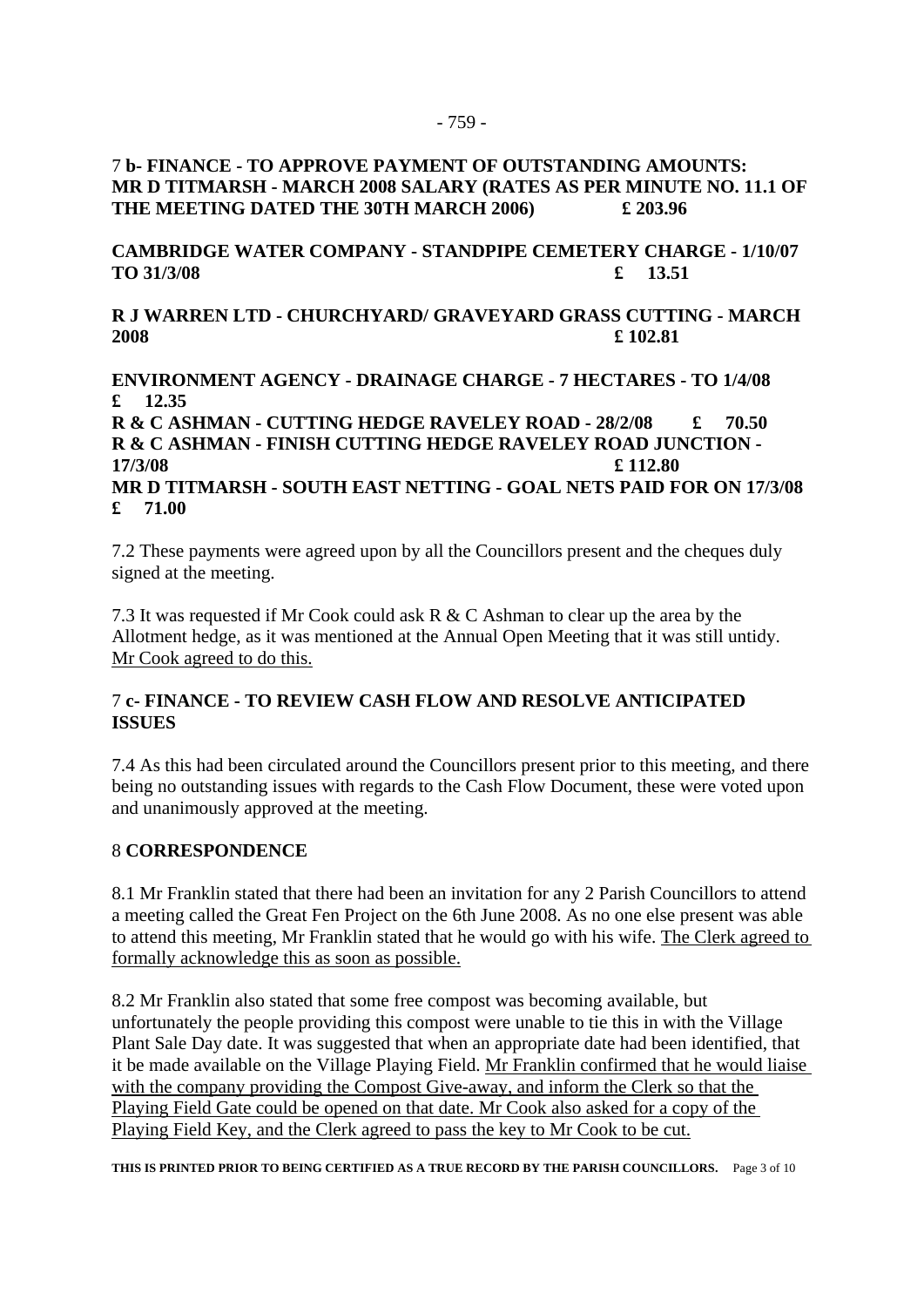#### 8.3 **CORRESPONDENCE PREVIOUSLY CIRCULATED**

8.31 HDC - Planning Application - 28 Oakland's Avenue, Wistow - extension to dwelling - 08/01117/FUL

8.32 HDC - Planning Application - Porch House, Manor Street, Wistow - extension to garage - 08/00846/LBC and 08/00804/FUL

- 8.33 HDC Code of recommended Practice on Local Authority Publicity letter
- 8.34 CCC Countryside Access Issues letter
- 8.35 COPE Newsletter March 2008
- 8.36 Glasdon leaflets

8.37 Cambs ACRE - Play space Information

- 8.38 HDC Rooks Grove Farm Planning Response by Wistow Parish Council
- 8.39 Clerks and Councils Direct March 2008
- 8.40 ASM Play Surfacing leaflet
- 8.41 HDC Easter Refuse Dates
- 8.42 Cambs Registered Traders Scheme leaflet
- 8.43 Cambs ACRE Community Action Magazine Spring 2008
- 8.44 Standards Board Information on Town and Parish Standards March 2008
- 8.45 HDC 1APP Planning letter
- 8.46 Play Leaflets
- 8.47 HDC District Wide Magazine Spring 2008
- 8.48 Community Life Awards 2008 Application Information
- 8.49 COPE Newsletter April 2008
- 8.50 HDC Compost Give-away letter
- 8.51 CCC Council's Integrated Plan 2008 letter
- 8.52 HDC Post Office Closures letter
- 8.53 Local Councils Update April 2008
- 8.54 HDC Small Scale Environmental Improvement Bids 2008 letter re Village Signs
- 8.55 Green Vision News Magazine March 2008
- 8.56 Glasdon leaflets
- 8.57 Great Fen Project Presentation 6/6/08 letter

## 9 **ALLOTMENT OUTSTANDING ISSUES, INCLUDING SIGNING OF TENANCY AGREEMENTS OPTIONS**

9.1 Further to point 9.1 of the previous minutes, the Clerk passed around a sample letter that Mr Latter had drafted for sending to Sargeants and Sons Solicitors in Ramsey, for some preliminary work to be undertaken on behalf of the Allotment land. This letter was formally approved at the meeting, and it was asked for the Clerk to send this off as soon as possible. The Clerk agreed to do so.

9.2 Mr Latter stated that he had looked at the Allotments land historical papers, and identified that many years ago, it fell under the Church's jurisdiction as Poor land. Mr Latter was still to look at the Charity Commission's papers to see if this was involved with this land as well.

**THIS IS PRINTED PRIOR TO BEING CERTIFIED AS A TRUE RECORD BY THE PARISH COUNCILLORS.** Page 4 of 0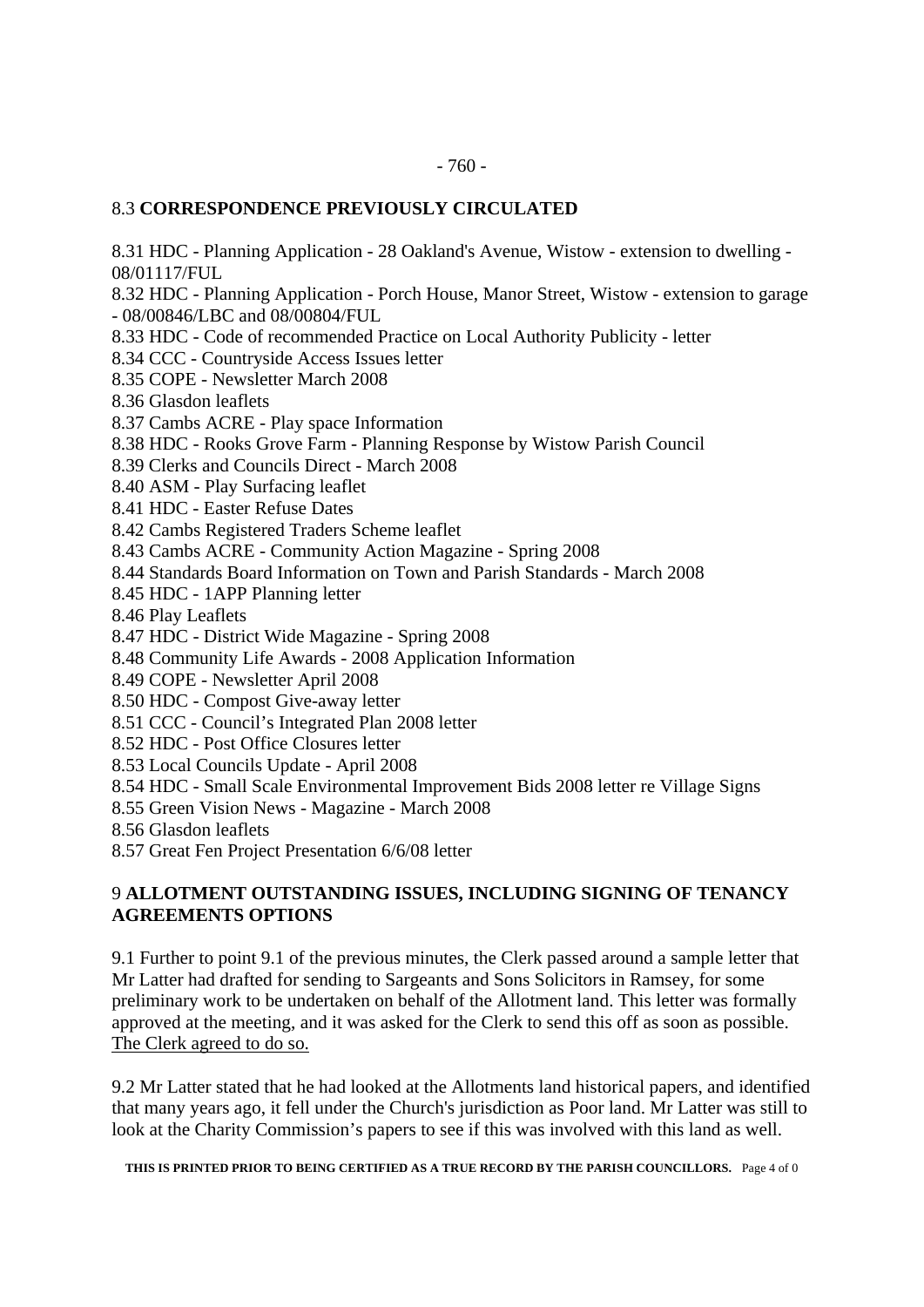# 10 **TO CONSIDER ANY PLANNING APPLICATIONS RECEIVED a- 28 OAKLAND'S AVENUE, WISTOW - EXTENSION TO DWELLING - 08/01117/FUL**

10.1 This Planning Application had been passed around all the Councillors present prior to this meeting and there being no objections to these plans, they were formally approved by the Parish Council. The Clerk agreed to inform the Huntingdonshire District Council of their decision as soon as possible.

## **b- PORCH HOUSE, MANOR STREET, WISTOW - EXTENSION TO GARAGE - 08/00846/LBC AND 08/00804/FUL**

10.2 This Planning Application had also been passed around all the Councillors present prior to this meeting and there being no objections to these plans, they were also formally approved by the Parish Council. The Clerk agreed to inform the Huntingdonshire District Council also of this decision as soon as possible.

## 11 **PARISH COUNCIL'S ASSET SCHEDULE TO BE INCREASED BY 6% COSTING £33.64 PER ANNUM TO INSURANCE POLICY - PROPOSAL FOR DISCUSSION?**

11.1 The Clerk informed the Wistow Parish Council that the Fixed Assets owned by the Parish Council had not been increased under the Insurance Policy since 2006. The Clerk had obtained a quotation for an increase in the assets by 6% totalling £33.64 per annum from the Insurance Brokers. It was suggested that a more realistic rate of increase might be 10%, and it was asked if the Clerk could get the costing of this increase obtained from the Insurance Brokers instead. This would then be approved by the Parish Council. The Clerk agreed to do this.

## 12 **TO SIGN AND APPROVE THE FINANCIAL ACCOUNTS FOR THE YEAR ENDING 31ST MARCH 2008 AND FOR THE COUNCILLORS TO ACKNOWLEDGE THEIR RESPONSIBILITY UNDER THE STATEMENT OF ASSURANCE SECTION OF THE ANNUAL RETURN**

12.1 These accounts had previously been circulated around the Councillors prior to this meeting. There being no further comments, these accounts were unanimously approved as being correct.

12.2 The Statement of Assurance Section of the Annual Return for the year ending 31st March 2008 was read out to the Councillors present at this meeting and these were once again unanimously approved as being satisfactory.

**THIS IS PRINTED PRIOR TO BEING CERTIFIED AS A TRUE RECORD BY THE PARISH COUNCILLORS.** Page 5 of 10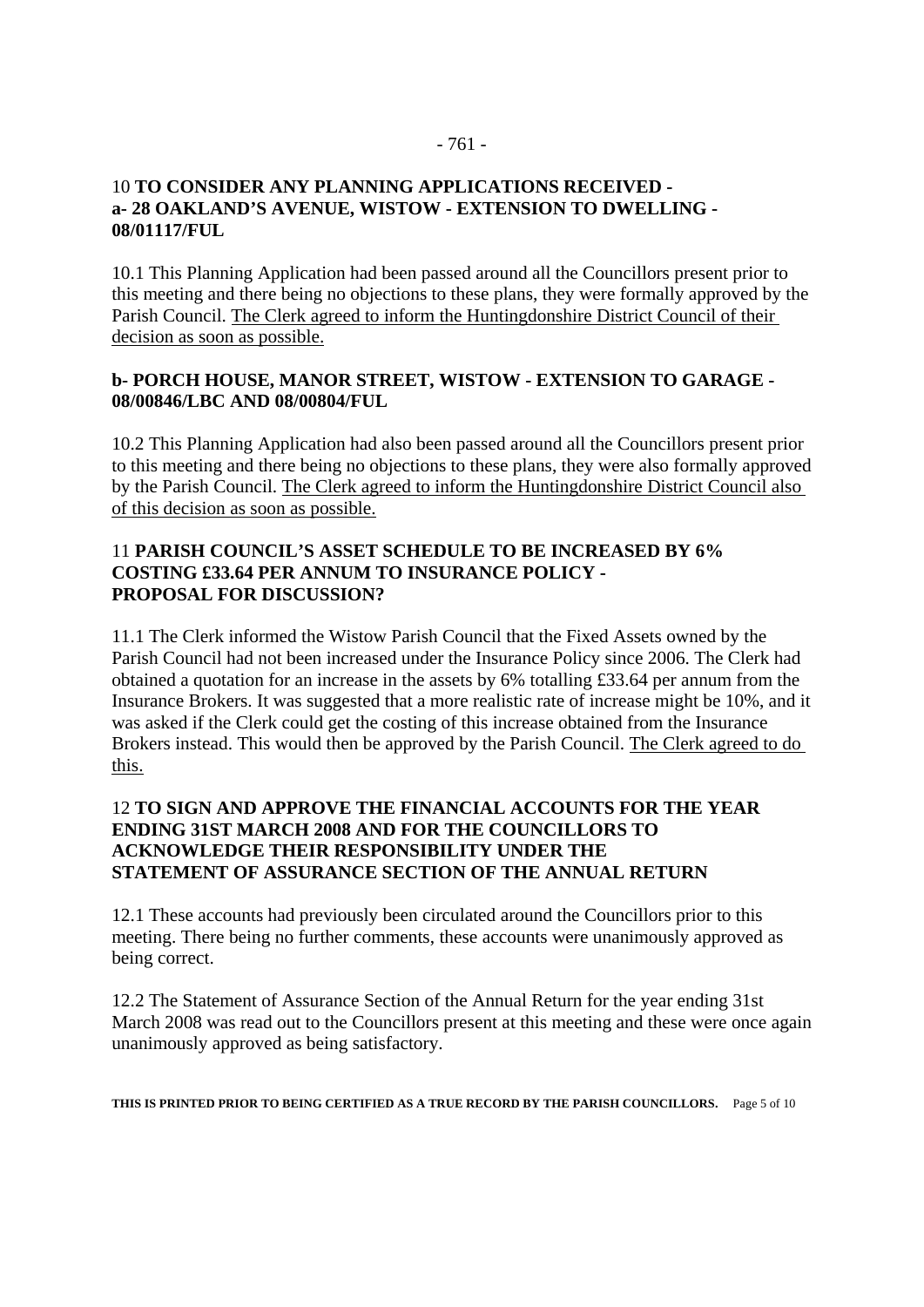#### 13 **CLERK'S SALARY INCREASE FOR APPROVAL FROM 1/4/07 - £8.04 PER HOUR, AND MILEAGE OF 44.2P PER MILE (AS PER CALC'S RECOMMENDATIONS OF 11/07)**

13.1 The Clerk stated that he had recently received notification from CALC of the recommended pay scales for Parish Clerk's from 1/4/07 at £8.04 per hour and a mileage reimbursement of 44.2p per mile for any Clerk's work-related business. This was formally approved by the Parish Council, and the Clerk agreed to calculate the back payment for this increase.

# 14 **PARISH PLAN ACTION PLAN WORKING PARTIES FEEDBACK AND UPDATES - (INCLUDING ANY REALLOCATIONS OF COUNCILLOR RESPONSIBILITIES)-**

# **a- TRAFFIC AND ROAD ISSUES - MR FRANKLIN, MR COOK AND MR BUCKNELL TO REPORT**

14.1 Previously dealt with under the Open Meeting Agenda.

# **b- PEDESTRIANS - MR COOK TO REPORT**

14.2 Previously dealt with under the Open Meeting Agenda.

# **c- LIGHTING - DR FARRAR TO REPORT**

14.3 Previously dealt with under the Open Meeting Agenda.

# **d- LITTER - MR BUCKNELL AND CLERK TO REPORT**

14.4 Previously dealt with under the Open Meeting Agenda.

# **e- COUNTRYSIDE - MR COOK AND CLERK TO REPORT**

14.5 Previously dealt with under the Open Meeting Agenda.

# **f- ACTIVITIES, SPORTS, CLUBS, SOCIETIES ETC. AND OTHER YOUTH ISSUES - DR FARRAR AND MR WILLIAMS TO REPORT**

14.6 Mr Bucknell stated that he would try to contact a Youth Leader Advisor, Dibs Taylor to possibly come and talk to the volunteers involved with the Youth Club, Sam and Veronica, as well as Mr Williams and Dr Farrar, to see if this would help with the Youth Club's current problems.

14.7 The idea of the Parish Council paying the Youth Club's subscriptions was also discussed, but it was felt best to encourage the Youth Club to spend their own funds first, that they had received from Grant monies.

**THIS IS PRINTED PRIOR TO BEING CERTIFIED AS A TRUE RECORD BY THE PARISH COUNCILLORS.** Page 6 of 10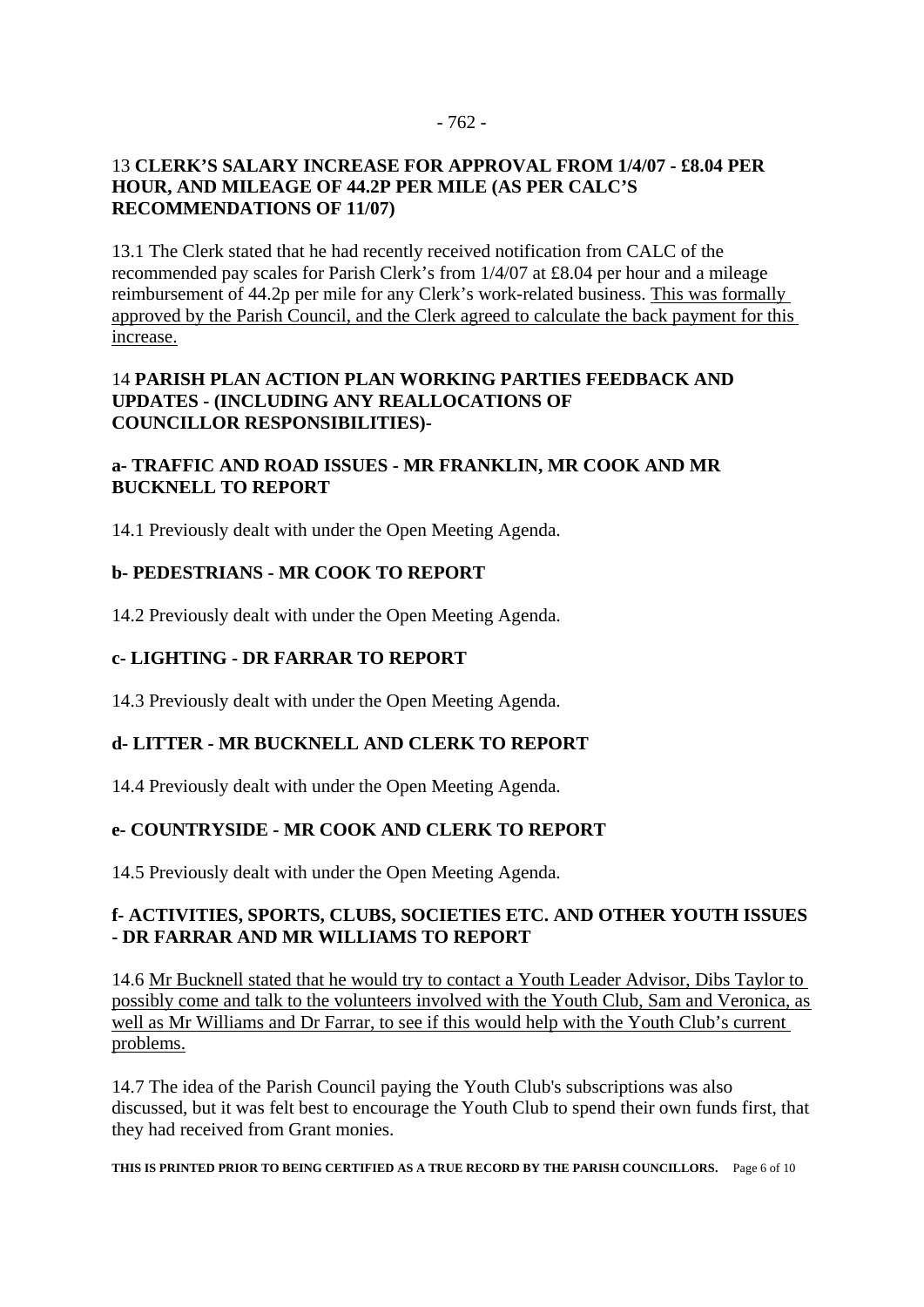- 763 -

## **g- VILLAGE HALL - MR COOK TO REPORT**

14.8 Previously dealt with under the Open Meeting Agenda.

# **h- FLOODING - MR BUCKNELL TO REPORT**

14.9 Previously dealt with under the Open Meeting Agenda.

# **i- VILLAGE SIGNS - MR COOK, MR FRANKLIN AND MR BUCKNELL TO REPORT**

14.10 Further to point 12.18 of the previous minutes, Mr Franklin stated that he had spoken to Mr Dan Smith of the Huntingdonshire District Council, about the Village Sign funding, but there was no resolution yet. Mr Bucknell agreed to follow this matter up.

14.11 Dr Farrar stated that he would put the design for the Wistow Village Sign onto the Village Web site sometime soon.

## 15 **a- PLAYGROUND - MR BUCKNELL, MR FRANKLIN, MR WILLIAMS, MR COOK & CLERK TO REPORT**

15.1 Mr Cook reported that he had received 3 quotations for rubbing down, priming and painting the various pieces of equipment in the Playing Field with the required paint, colour pea green, to be obtained by Mr Cook from Wicksteed's.

| <b>Shane Elmore, Wistow</b> | £460 |
|-----------------------------|------|
| L T Gray General Builders   | £385 |
| Andy Russell, Wistow        | £475 |

The quotation for £460 by Shane Elmore, was formally approved by the Wistow Parish Council, and the Clerk agreed to inform Mr Elmore of this, together with the unsuccessful tenders as soon as possible. Mr Cook agreed to obtain the paint and inform Mr Elmore when it had arrived.

15.2 Further to point 13.7 of the previous minutes, as nothing had been heard from Mr Dan Smith regarding the Playing Field Grant, Mr Bucknell agreed to once again chase this with Mr Smith.

15.3 Mr Bucknell also agreed to ask Luminus Group to attend a Parish Council Meeting sometime in the future.

#### 15 **b- GRASS CUTTING - THE CLERK TO REPORT**

15.4 Previously dealt with under the Open Meeting Agenda.

**THIS IS PRINTED PRIOR TO BEING CERTIFIED AS A TRUE RECORD BY THE PARISH COUNCILLORS.** Page 7 of 10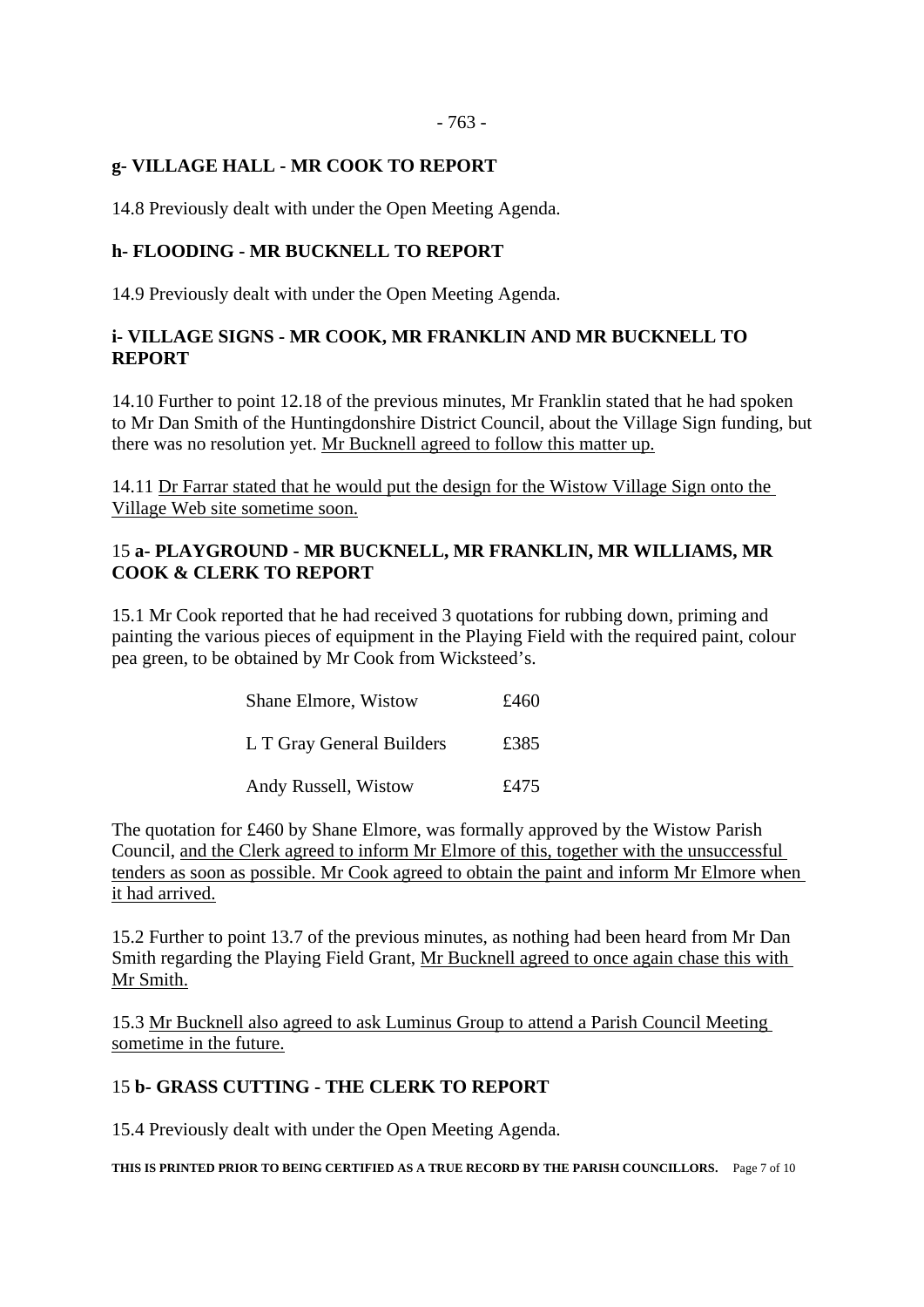#### - 764 -

# 15 **c- GRANTS- MR BUCKNELL AND CLERK TO REPORT (INCLUDING DISCUSSION OF ANY GREEN/ ENVIRONMENTAL ISSUES THAT COULD BE OBTAINED BY WIND FARM GRANT MONIES)**

15.5 Previously dealt with under the Open Meeting Agenda.

## 16 **ITEMS FOR THE WISTOW WARBLER AND WISTOW WEB SITE - TO INFORM JOHN DRANSFIELD AND DR FARRAR OF RELEVANT ARTICLES (ALSO TO DISCUSS OTHER ITEMS RELATING TO COMMUNICATION ISSUES)**

16.1 No other items of communication that had not already been discussed was felt needed to be included into the next Wistow Warbler or the Village Web site at this time.

16.2 Dr Farrar stated that there was currently 300 visits a month onto the Wistow Web site.

# 17 **MONTHLY AUDIT - NOMINEE FOR NEXT MEETING?**

17.1 Mr Williams agreed to do the next Monthly Audit at the next meeting.

# 18 **DATE OF NEXT MEETING - ANNUAL GENERAL MEETING - TUESDAY 27TH MAY 2008 AT 7.30PM**

18.1 The Clerk reminded the Parish Councillors present that at the Annual General Meeting, the Elections of the Chairman and the Vice-Chairman would take place. It was known that the current Chairman, Mr Franklin was hoping to move to Warboys at some time in the future, but was still happy to remain as Wistow Parish Chairman for the forthcoming year.

There being no further business, the meeting closed at 10.10pm.

**THIS IS PRINTED PRIOR TO BEING CERTIFIED AS A TRUE RECORD BY THE PARISH COUNCILLORS.** Page 8 of 10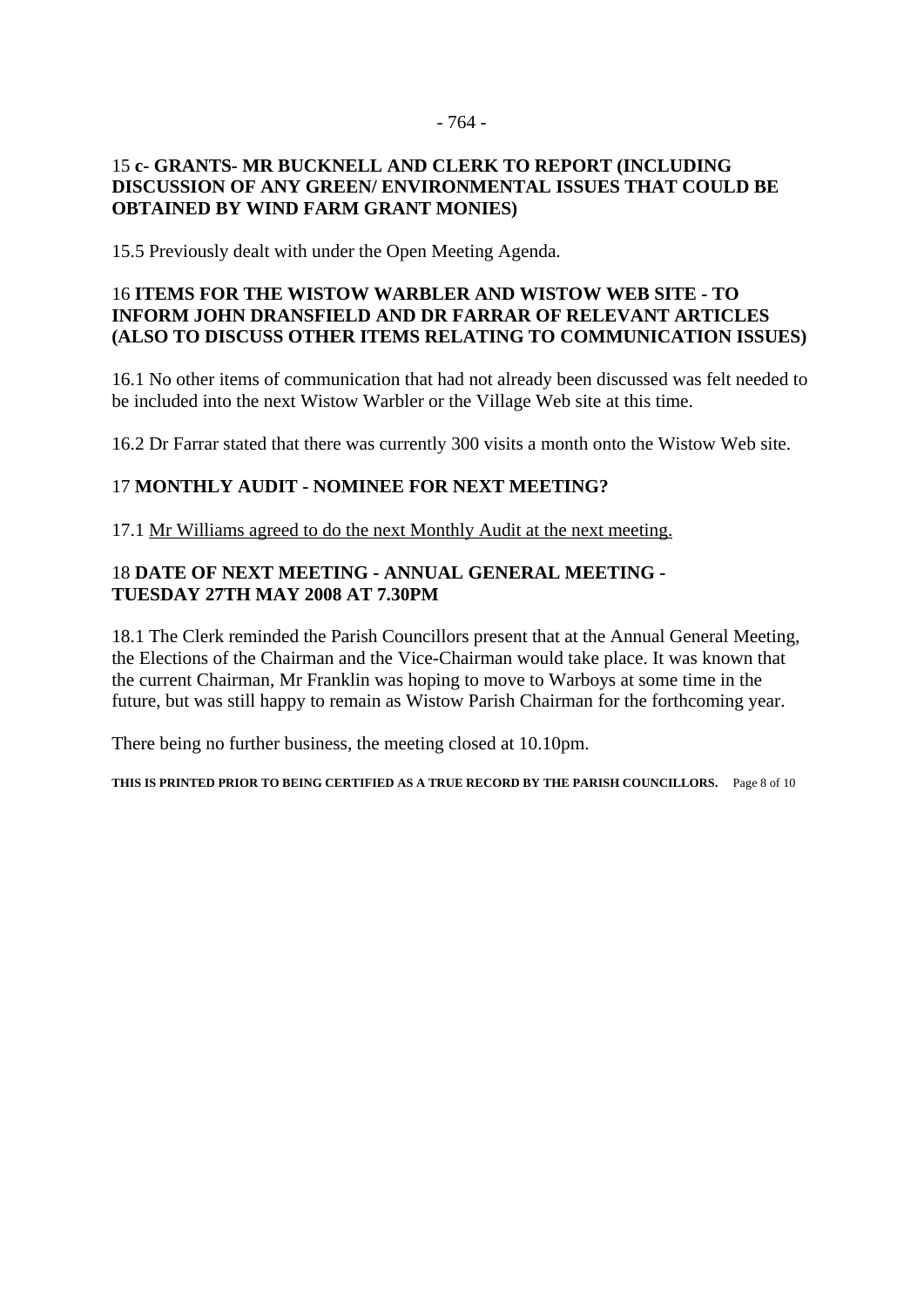## - 765 - **PLANNING APPLICATIONS RECEIVED FROM APRIL 2006**

Wistow Parish Council - WPC Huntingdonshire District Council - HDC Not Yet known - NYK

|                              |                                                                                                   |                                                                                                                 |                                              | <b>Approved and Date</b>     |  |
|------------------------------|---------------------------------------------------------------------------------------------------|-----------------------------------------------------------------------------------------------------------------|----------------------------------------------|------------------------------|--|
| <b>App.Number</b>            | <b>Property Address</b>                                                                           | <b>Purpose</b>                                                                                                  | <b>WPC</b>                                   | <b>HDC</b>                   |  |
| 06/01058/FUL                 | 20 Harris Lane, Wistow                                                                            | <b>Conservatory Erection</b>                                                                                    | $Yes -$<br>27/4/06 22/5/06                   | Yes-                         |  |
| 06/02681/FUL                 | <b>RAF Upwood, Ramsey</b><br>Road, Bury                                                           | Change of Use to Urban<br>Assault etc.                                                                          | Yes-W/drawn<br>31/8/06 19/6/07               |                              |  |
| 06/03569/FUL                 | The Barn, Mill Farm House, Change of Use<br>Mill Road, Wistow                                     |                                                                                                                 | $Yes -$                                      | $Yes -$<br>30/11/06 13/12/06 |  |
| 06/02458/OUT                 | Land at Orchard House,<br>Mill Road, Wistow                                                       | Residential Development Yes -<br>Proposal                                                                       | 25/1/07                                      | $Yes -$<br>2/3/07            |  |
| 07/00389/FUL                 | Dorrington Stables, House Extension to Dwelling<br><b>Cross Drove, Wistow</b>                     |                                                                                                                 | $Yes -$<br>22/2/07                           | $Yes -$<br>6/3/07            |  |
| 07/00107/FUL                 | Dorrington Stables, House Extension to Dwelling<br><b>Cross Drove, Wistow</b>                     |                                                                                                                 | 22/2/07                                      | Yes-W/drawn -<br>25/1/07     |  |
| 07/00791/FUL                 | <b>Building</b>                                                                                   | Hill Farm, Hill Road, Wistow Erection of Agricultural                                                           | $Yes -$<br>29/3/07                           | Yes-<br>11/4/07              |  |
| 07/00567/FUL                 | 19 Kingston Way, Wistow Erection of Conservatory                                                  |                                                                                                                 | Yes-<br>29/3/07                              | Yes-<br>3/4/07               |  |
| 07/01190/LBC                 | The Thatched Cottage,<br>Church Street, Wistow                                                    | <b>Internal Alterations</b>                                                                                     | $Yes -$<br>24/4/07 15/5/07                   | $Yes -$                      |  |
| 07/01268/FUL                 | 1 Mill Farm House,<br>Mill Road, Wistow                                                           | <b>Vehicular Access</b>                                                                                         | $Yes -$<br>24/5/07 19/6/07<br>Appeal 17/8/07 | $No -$                       |  |
| 07/02598/FUL                 | 4 Oakland's Close, Wistow                                                                         | <b>Extension to Porch</b>                                                                                       | $Yes -$<br>28/8/07 6/9/07                    | $Yes -$                      |  |
| 07/02658/LBC<br>07/02657/FUL | Street, Wistow                                                                                    | Lavender Cottage, Church Extension to staircase and Yes -<br>alterations to garage and dwelling 25/9/07 9/10/07 |                                              | Yes -                        |  |
| 07/03808/FUL                 | Haven, Shillow Hill, Wistow Conservatory Erection                                                 |                                                                                                                 | $Yes -$<br>27/11/07 4/1/08                   | $Yes -$                      |  |
| 08/00500/FUL                 | Rookes Grove Farm, Erection of 2 dwellings and<br>Mill Road, Wistow                               | access road                                                                                                     | $Yes -$<br>26/2/08                           | NYK                          |  |
| 08/00599/FUL                 | Wistow                                                                                            | Poultry Houses, Shillow Hill, Erection of Agricultural Yes - NYK<br>dwelling                                    | 25/3/08                                      |                              |  |
|                              | THIS IS PRINTED PRIOR TO BEING CERTIFIED AS A TRUE RECORD BY THE PARISH COUNCILLORS. Page 9 of 10 |                                                                                                                 |                                              |                              |  |